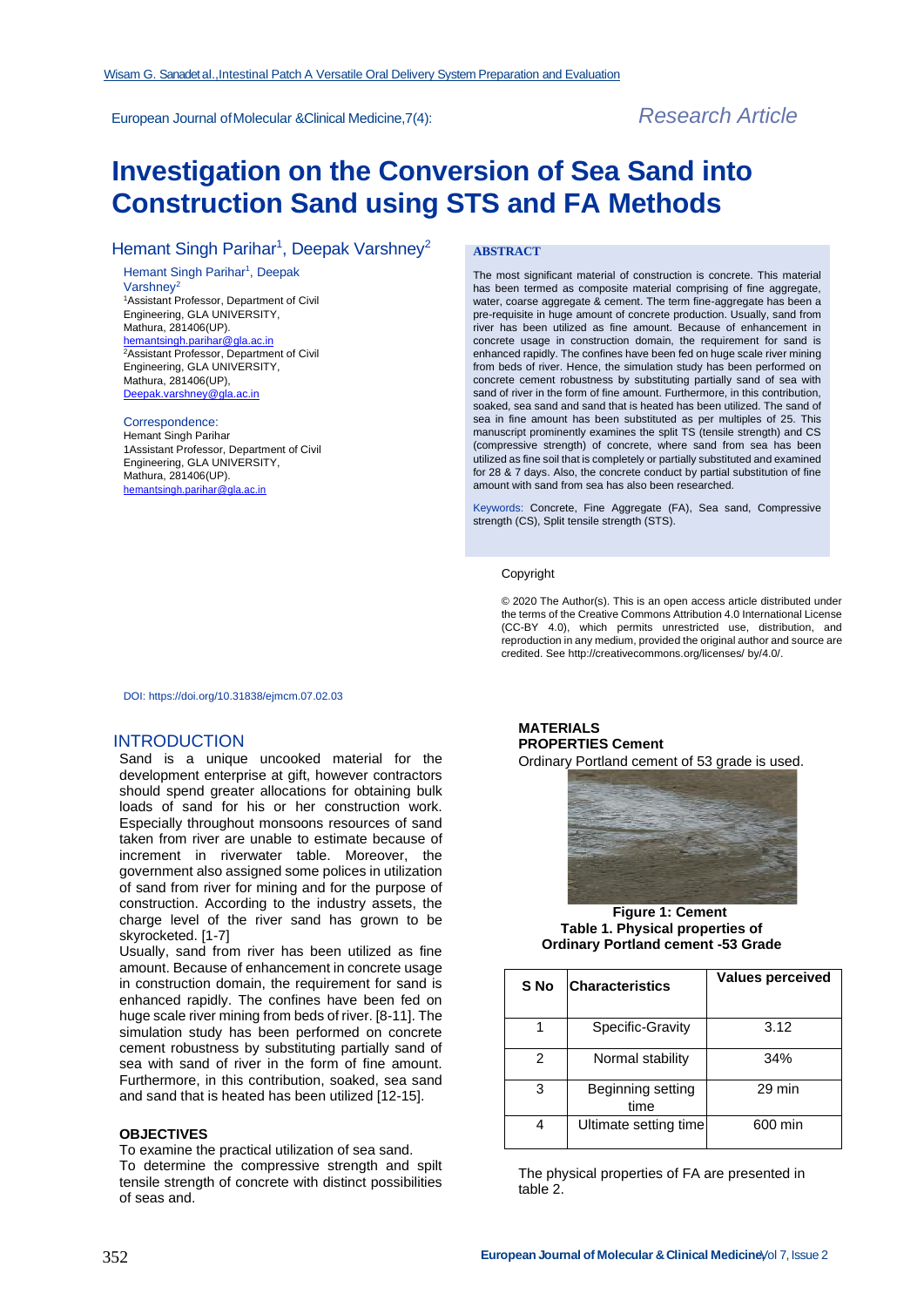

**Figure 2: FA**

| S.No | <b>Characteristics</b>          | outcome |
|------|---------------------------------|---------|
|      | Specific<br>Gravity<br>(SG)     | 2.4     |
| 2    | <b>Fineness</b><br>Modulus (FM) | 2.74    |

#### **Coarse Aggregate (CA)**

The maximum magnitude of CA is 20 mm which is obtained after passing 25mm and retained in 20mm (Figure 3).



Figure 3 CA **Table .3. Physical properties of CA**

| S.No | <b>Property</b> | <b>Outcome</b> |
|------|-----------------|----------------|
|      | <b>FM</b>       | 8.0            |
|      | SG              | 2.875          |

# **Sea sand**

Sea sand present abundant in nature but contains alkaline salts. When used in the preparation of mortar then efflorescence appears in brick masonry whereas used in reinforced concrete then corrosion is massive. Sea sand confirms to zone – III after performing sieve analysis as per IS 383 [16].

#### **DETAILS OF PRESENT INVESTIGATION**

#### **Procedure of eradicating the content of**

#### **chloride**

The sand from sea comprises huge quantity of content of chloride. Here, this creates corrosion, while it is utilized more internal to reinforcement. Hence for putting off this material of chloride, we study 2 kinds of systems.

- 1. Soaking and
- 2. Boiling process

#### **Determination of chloride amount in soaked sea sand and boiled sea sand**

For determining the water-soluble chloride in soil, on this method soluble chloride ions inside the sand pattern were induced by using including AgNo3 and the ensuing Agcl. Precipitate changed into titrated to

calculate the excess AgNo3 the use of K2Cr2O7indicator yellowish shade solution is fashioned. Titrate into the AgNo3 precipitate and shake nicely. Brownish yellow coloration isformed [17-18].

Chloride = normality  $x$  volume of burette solution / 20

- The amount of chloride amount in sand taken from river is 46gms perlit.
- The amount of chloride amount in sand from soaked sea has been 193.25gms perlit.
- The amount of chloride amount in soaked &sand from boiled sea is 250gms perlit.

# **pH test**

The alkalinity or acidity of a solution or suspension is usually expressed in terms of pH. Technically pH is a symbol which can be defined as the reciprocal of the logarithm of the hydrogen ion concentration. It can be determined by using pH meter or pH strips. pH value of drinking water: 6

pH value of soaked sea

water: 8

pH value of soaked & boiled sea water: 9.5

### **TEST ON HARDENEDCONCRETE**

The tests are conducted on hardened concrete and the compressive and split tensile strength were determined and presented in table 4 to 9. **Table 4. Compressive strength of concrete** 

**with normal sand taken from river & sea**

| Sno | Sand used       | Compressive<br>strength MPa |         |
|-----|-----------------|-----------------------------|---------|
|     |                 | 7 Days                      | 28 Days |
| 1.  | 100%R. S        | 21.85                       | 31.90   |
| 2.  | 75%R. S+25%S. S | 22.39                       | 32.69   |
| 3.  | 50%R. S+50%S. S | 22.65                       | 33.08   |
| 4.  | 25%R. S+75%S. S | 20.33                       | 29.69   |
| 5.  | 100%S. S        | 19.33                       | 28.22   |
|     |                 |                             |         |

#### **Table 5. Split tensile strength of concrete with normal river sand and seas and**

| Sno            | Sand used       | Split tensile strength<br>MPa |            |
|----------------|-----------------|-------------------------------|------------|
|                |                 | $7th$ day                     | $28th$ day |
| 1.             | 100%R.S         | 2.12                          | 3.09       |
| 2.             | 75%R. S+25%S. S | 2.16                          | 3.16       |
| 3.             | 50%R. S+50%S. S | 2.19                          | 3.24       |
| $\mathbf{4}$ . | 25%R. S+75%S. S | 1.85                          | 2.67       |
| 5.             | 100%S.S         | 1.77                          | 2.56       |



**Figure 4. concrete CS with normal sand taken from river & sea**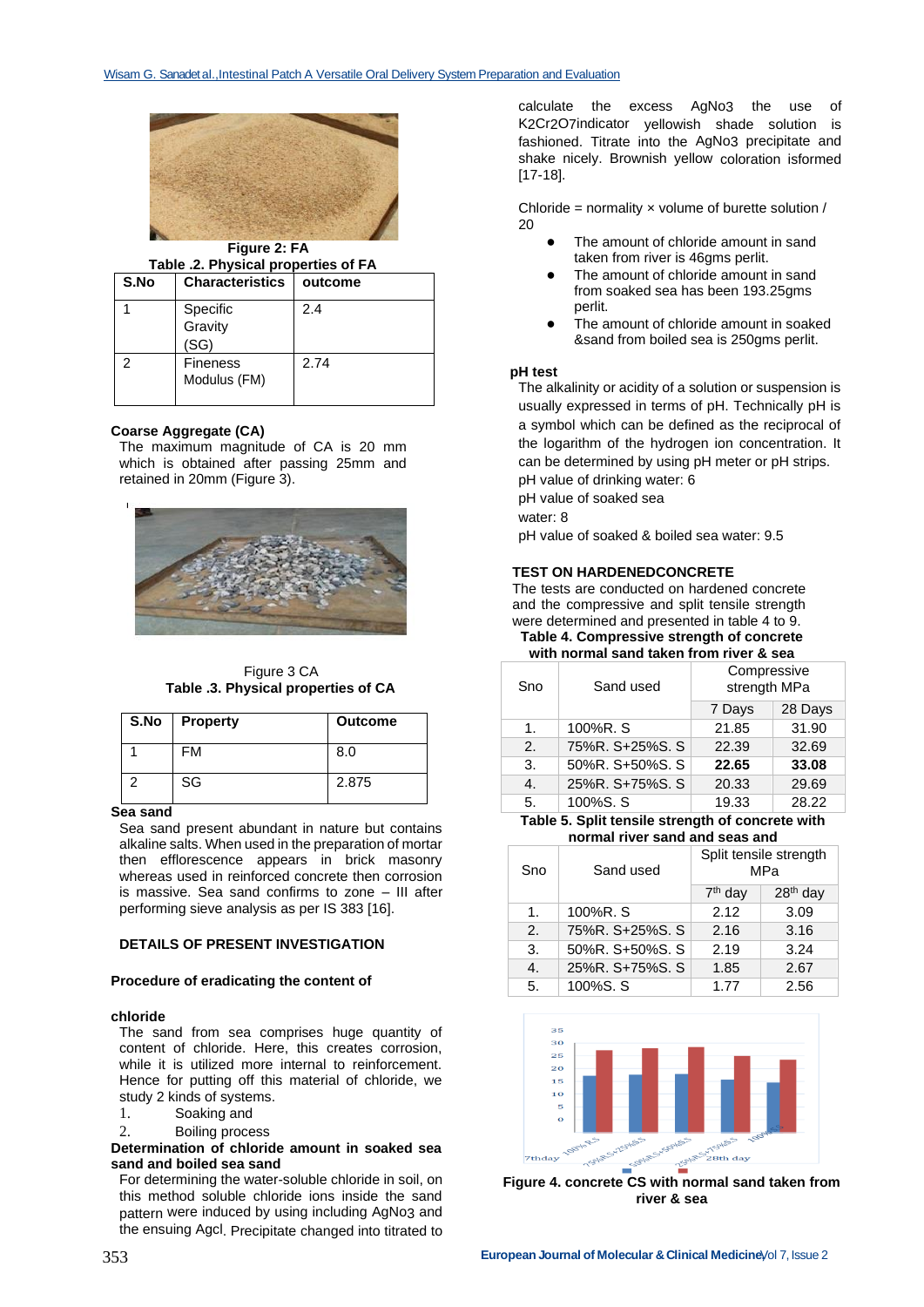#### Wisam G. Sanadet al., Intestinal Patch A Versatile Oral Delivery System Preparation and Evaluation

**Table 6. concrete CS with normal sand taken from soaked sea & river**

| Sno                   | Sand used     | CS measured<br>inMPa |            |
|-----------------------|---------------|----------------------|------------|
|                       |               | $7th$ day            | $28th$ day |
| 1.                    | 100%R.S       | 21.85                | 31.90      |
| $\mathcal{P}_{\cdot}$ | 75%R.S+25%SOS | 22.61                | 33.01      |
| 3.                    | 50%R.S+50%SOS | 22.88                | 33.41      |
| $\mathbf{4}$          | 25%R.S+75%SOS | 21.00                | 30.67      |
| 5.                    | 100%SOS       | 20.19                | 29.48      |



**Figure 5. Concrete STS with normal sand taken from river & sea**

**Table 7. concrete STS with normal sand taken from soaked sea & river**

| Sno                   | Sand used     | Split tensile<br>strength<br>MPa |                      |
|-----------------------|---------------|----------------------------------|----------------------|
|                       |               | $7th$ day                        | 28 <sup>th</sup> day |
| $\mathbf 1$           | 100%R.S       | 2.12                             | 3.09                 |
| $\mathcal{P}_{\cdot}$ | 75%R.S+25%SOS | 2.18                             | 3.19                 |
| 3.                    | 50%R.S+50%SOS | 2.30                             | 3.36                 |
| 4.                    | 25%R.S+75%SOS | 2.06                             | 3.01                 |
| 5.                    | 100%SOS       | 1.97                             | 2.89                 |



**Figure 6. concrete CS with normal sand taken from river & soaked sea Table 8. concrete CS with normal sand taken from boiled soaked sea and river**

|             | SNO SAND UTILIZED       | STS (MPa)       |            |
|-------------|-------------------------|-----------------|------------|
|             |                         | 7 <sup>th</sup> | $28th$ day |
| $\mathbf 1$ | 100%R.S                 | 2.12            | 3.09       |
| 2.          | 75%R.S+25<br>$%$ SOS+BS | 3.05            | 3.33       |
| 3.          | 50%R.S+50<br>%SOS+BS    | 3.12            | 3.40       |

| 4. | 25%R.S+75<br>$%SOS+BS$ | 2.13 | 3.12 |
|----|------------------------|------|------|
| 5. | 100%SOS+<br>BS         | 2.05 | 3.00 |

### **Table 9. concrete STS with normal sand taken from river &boiled sea so**

|    | <b>SAND UTILIZED</b>  | CS (MPa)        |            |
|----|-----------------------|-----------------|------------|
|    |                       | 7 <sup>th</sup> | $28th$ day |
| 1. | 100%R.S               | 21.85           | 31.90      |
| 2. | 75%R. S+25%<br>SOS+BS | 23.28           | 33.99      |
| 3. | 50%R. S+50%SOS+<br>BS | 23.89           | 34.88      |
| 4. | 25%R. S+75%SOS+<br>BS | 19.80           | 28.91      |
| 5. | 100%SOS+BS            | 21.10           | 30.81      |



**Figure 8. Concrete CS with normal sand taken from river & boiled soaked sea**



**Figure 9. Concrete STS with normal sand taken from river & boiled soaked sea**

### **Conclusion**

The sand from sea & river are the effective replacements and results were found that enhanced early strength and ultimate strength of concrete.

The highestCS of concrete with 50% river sand &seasand of 50% for 7 & 28 days are 22.65& 33.08N/mm<sup>2</sup> .

The percentage enhancement of concrete CS with 50% river sand & 50% sea sand for 7 & 28 days are 3.66 & 3.69%.

The highest concrete STS with 50% river sand & 50% sea sand over 7 & 28 days are 2.19&3.24N/mm<sup>2</sup> .

The percentage enhancement of concrete STS